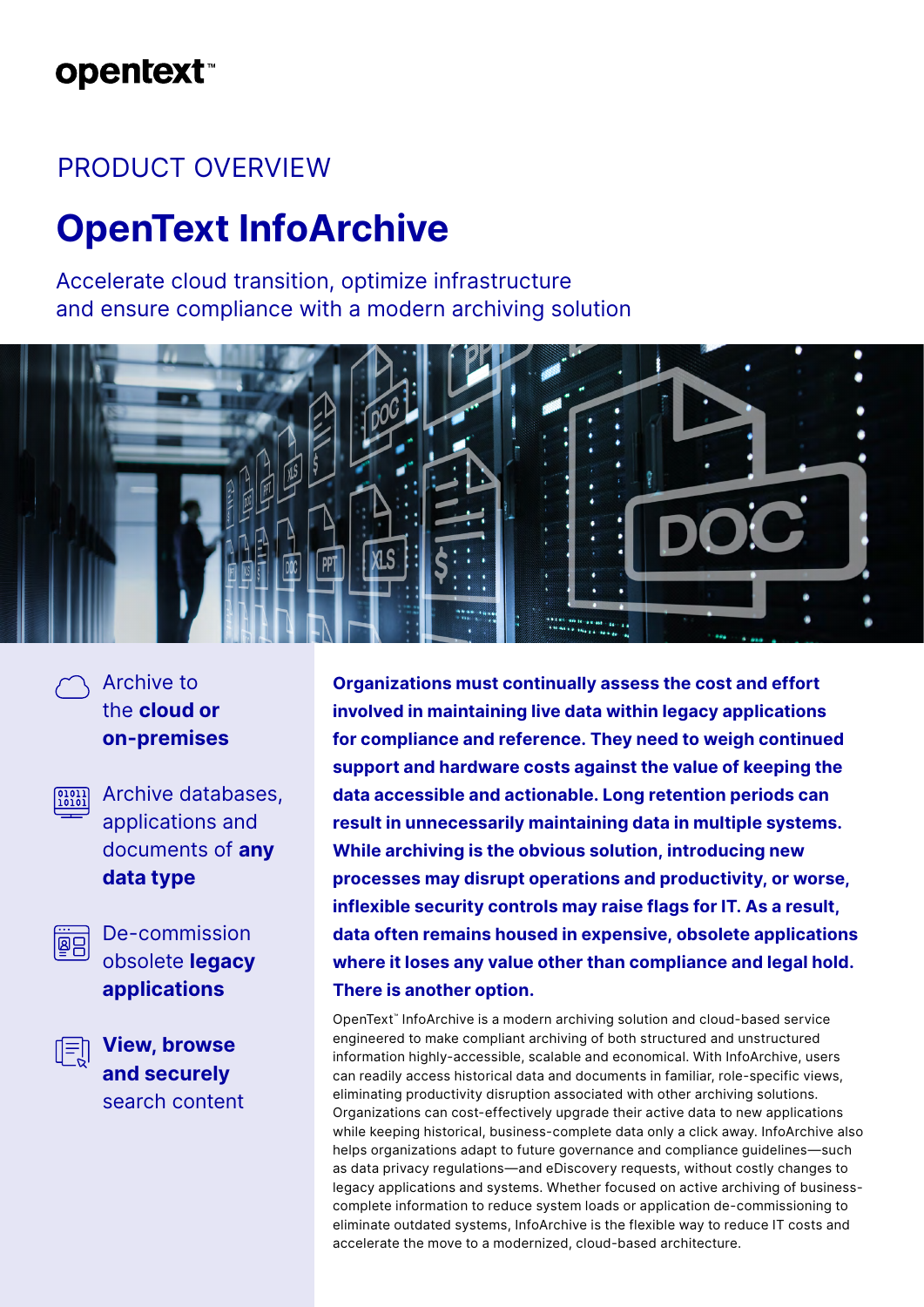### **opentext™**

*"We have numerous compliance requirements, such as retention, data encryption and timestamping across multiple application systems. Having OpenText InfoArchive helps us tackle all these issues in one single platform."*

Michael Leung Chief Information and Operations Officer China CITIC Bank International

 $\overline{P}$  [Read the Success story](https://www.opentext.com/customer-stories/customer-story-detail?id=1407)

OpenText**™** InfoArchive is supported by OpenText Professional Services, partners and full-service management through InfoArchive, Cloud Edition.

### **Accelerate cloud migration**

Organizations can reclaim budget by embracing highly-scalable cloud services when archiving to OpenText™ InfoArchive, Cloud Edition or an in-house cloud infrastructure to consolidate legacy data and applications.

### **Start on the path to meaningful digital transformation**

InfoArchive allows organizations to modernize and transform business processes by de-commissioning obsolete applications and systems, while maintaining productivity and compliance.

### **Gain instant, secure access to relevant historical data**

Organizations can integrate historical archives into existing applications and processes with web-based interfaces, giving users rapid access to archived information and keeping the data available for data mining and machine learning projects for continuous improvement.

### **Comply with long-term retention requirements**

A scalable, secure archive, InfoArchive addresses the encryption, privacy and retention requirements of information governance policies, consolidating compliance efforts for structured and unstructured data.

InfoArchive addresses today's archiving challenges:

- Archiving and governance requirements for a broad range of data types, consolidating and centralizing compliance for data drawn from multiple applications
- Scalability demands of large organizations, without the lock-in imposed by proprietary archiving solutions
- Secure search and browsing of data, preserving workforce efficiency without the maintenance costs of obsolete or otherwise inactive applications
- Modernizing the IT infrastructure and developing an incremental digital transformation enterprise strategy that fits the organization's pace of innovation and budget

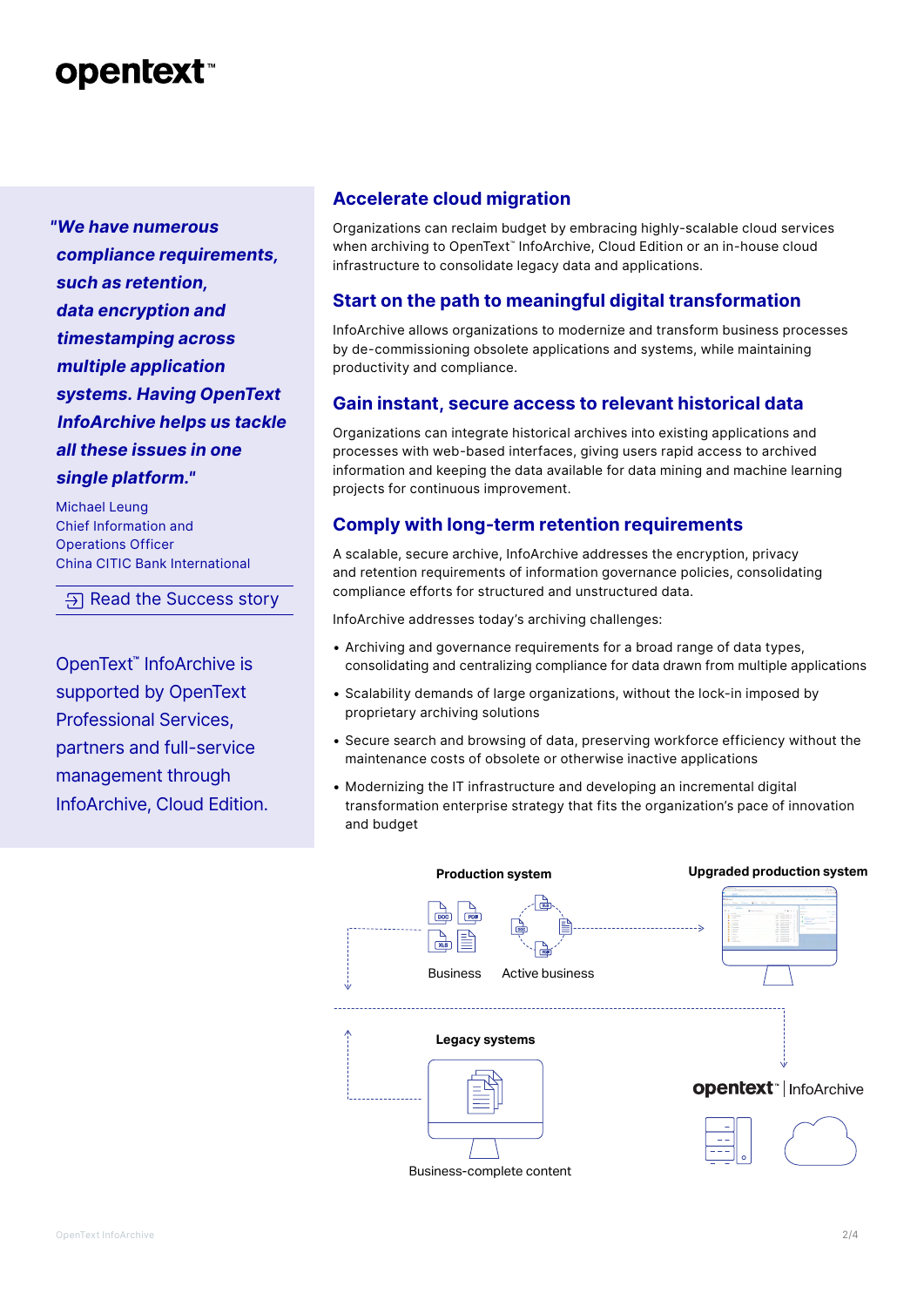### opentext<sup>®</sup>

#### **Convenient access to all information—structured and unstructured**

Users can archive any file or data type, including structured data from both commercial and custom applications. Structured data and document metadata are organized into business-specific views that keep data relevant and accessible from a centralized, low-cost and compliant repository.



#### **Modern interface with flexible, controlled access to archived data**

InfoArchive allows users to organize data into functional, role-based views tailored to ongoing business processes for convenient and contextual data access. The 360-degree views display active and archive data through OpenText™ Extended ECM Platform.